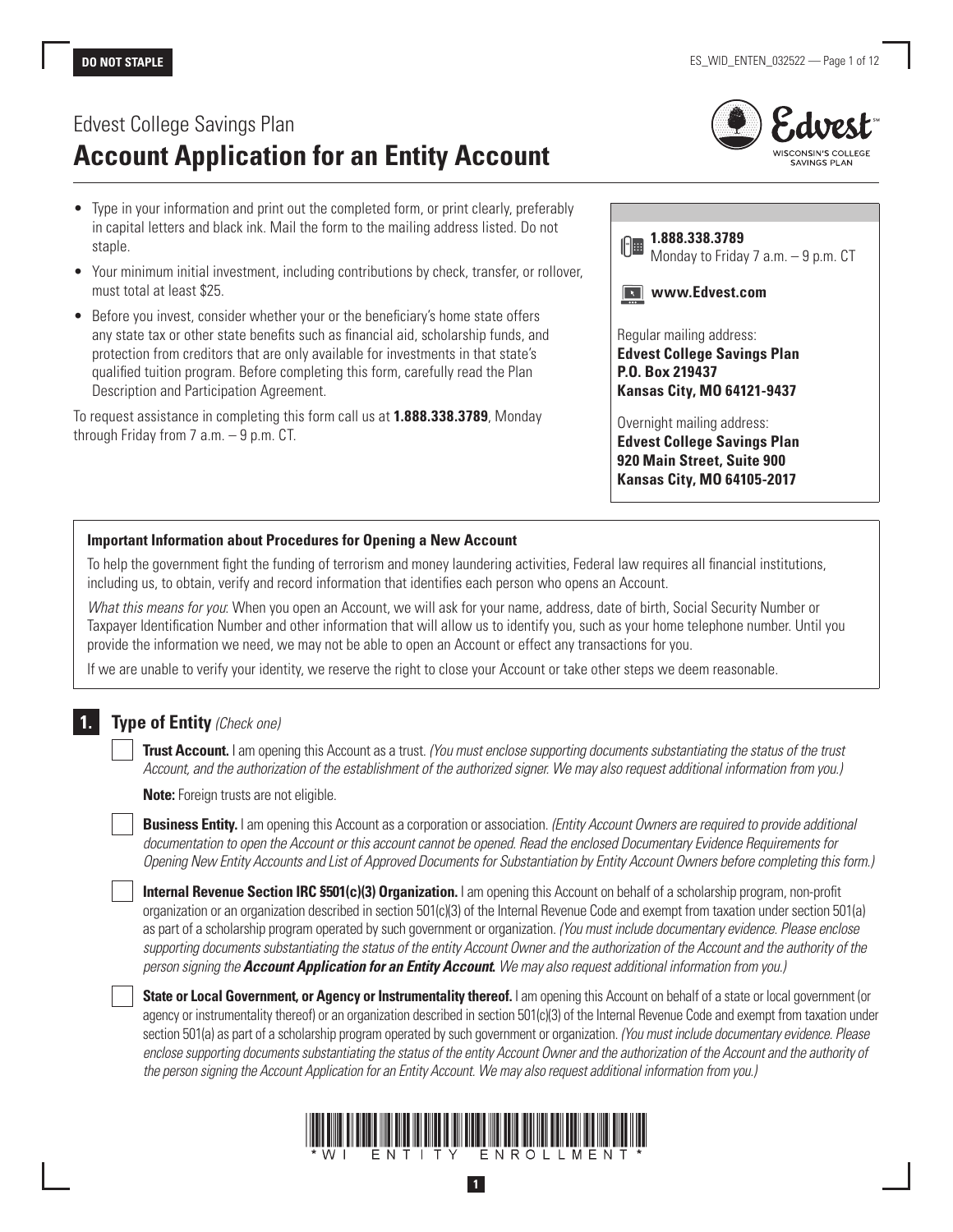#### **Type of Account** *(Check one)*

**Entity Account for Named Beneficiary**

**Qualified Scholarship Account for Named Beneficiary**

**Qualified Scholarship Account for Unnamed Beneficiary** *(only permitted for a State or Local Government or Agency or Instrumentality thereof, or an IRC §501(c)(3) Organization)*

# **2. A. Entity Account Owner Information** *(You must provide all requested information or the Account cannot be opened.)*

Entity Account Owners are required to provide additional documentation to open the Account or this account cannot be opened. Read the enclosed *Documentary Evidence Requirements for Opening New Entity Accounts* and *List of Approved Documents for Substantiation by Entity Account Owners* before completing this form.

|      |                      | Trust/Entity Name (Required)                                                                    |  |          |  |  |  |  |  |                                                                                                                                                                                                                                                                                                                |                            |          |  |          |  |  |        |
|------|----------------------|-------------------------------------------------------------------------------------------------|--|----------|--|--|--|--|--|----------------------------------------------------------------------------------------------------------------------------------------------------------------------------------------------------------------------------------------------------------------------------------------------------------------|----------------------------|----------|--|----------|--|--|--------|
|      |                      |                                                                                                 |  |          |  |  |  |  |  |                                                                                                                                                                                                                                                                                                                |                            |          |  |          |  |  |        |
|      |                      | Taxpayer Identification Number (Required)                                                       |  |          |  |  |  |  |  |                                                                                                                                                                                                                                                                                                                |                            |          |  |          |  |  |        |
|      |                      |                                                                                                 |  |          |  |  |  |  |  |                                                                                                                                                                                                                                                                                                                |                            |          |  |          |  |  |        |
|      |                      | Primary Telephone Number                                                                        |  |          |  |  |  |  |  |                                                                                                                                                                                                                                                                                                                | Secondary Telephone Number |          |  |          |  |  |        |
|      | Mobile               |                                                                                                 |  | Landline |  |  |  |  |  |                                                                                                                                                                                                                                                                                                                | Mobile                     |          |  | Landline |  |  |        |
|      |                      |                                                                                                 |  |          |  |  |  |  |  | I agree to allow the <b>Edvest College Savings Plan</b> and its affiliates, agents, and service providers, to contact me at the phone number(s) provided, or any                                                                                                                                               |                            |          |  |          |  |  |        |
|      |                      |                                                                                                 |  |          |  |  |  |  |  | phone number(s) provided at a later date, using an automatic telephone dialing system or text message, to provide messages, including account matters,                                                                                                                                                         |                            |          |  |          |  |  |        |
|      |                      |                                                                                                 |  |          |  |  |  |  |  | informational, and marketing. I acknowledge that providing the phone number(s) is not a condition of receiving any services. By providing the phone<br>number(s), I certify that the phone number is accurate and that I own the rights to use that phone number and to give consent to call or text the phone |                            |          |  |          |  |  |        |
|      |                      | number(s) provided as well as any phone number(s) provided at a later date.                     |  |          |  |  |  |  |  |                                                                                                                                                                                                                                                                                                                |                            |          |  |          |  |  |        |
|      |                      |                                                                                                 |  |          |  |  |  |  |  | <b>PLEASE NOTE:</b> If you do not agree to be contacted for the matters described above, you understand that we may still contact you at the phone number(s) you                                                                                                                                               |                            |          |  |          |  |  |        |
|      |                      | have provided in order to service your account.                                                 |  |          |  |  |  |  |  |                                                                                                                                                                                                                                                                                                                |                            |          |  |          |  |  |        |
|      |                      |                                                                                                 |  |          |  |  |  |  |  |                                                                                                                                                                                                                                                                                                                |                            |          |  |          |  |  |        |
|      | <b>Email Address</b> |                                                                                                 |  |          |  |  |  |  |  |                                                                                                                                                                                                                                                                                                                |                            |          |  |          |  |  |        |
|      |                      |                                                                                                 |  |          |  |  |  |  |  |                                                                                                                                                                                                                                                                                                                |                            |          |  |          |  |  |        |
|      |                      | Principal Place of Business or Local Office Address (P.O. boxes are not acceptable.) (Required) |  |          |  |  |  |  |  |                                                                                                                                                                                                                                                                                                                |                            |          |  |          |  |  |        |
|      |                      |                                                                                                 |  |          |  |  |  |  |  |                                                                                                                                                                                                                                                                                                                |                            |          |  |          |  |  |        |
| City |                      |                                                                                                 |  |          |  |  |  |  |  | State                                                                                                                                                                                                                                                                                                          |                            | Zip Code |  |          |  |  |        |
|      |                      |                                                                                                 |  |          |  |  |  |  |  |                                                                                                                                                                                                                                                                                                                |                            |          |  |          |  |  |        |
|      |                      |                                                                                                 |  |          |  |  |  |  |  | Account Mailing Address if different from above (This address will be used as the Account's address of record for all account mailings.)                                                                                                                                                                       |                            |          |  |          |  |  |        |
|      |                      |                                                                                                 |  |          |  |  |  |  |  |                                                                                                                                                                                                                                                                                                                |                            |          |  |          |  |  |        |
| City |                      |                                                                                                 |  |          |  |  |  |  |  | State                                                                                                                                                                                                                                                                                                          |                            | Zip Code |  |          |  |  |        |
|      |                      | <b>B. Authorized Representatives</b>                                                            |  |          |  |  |  |  |  |                                                                                                                                                                                                                                                                                                                |                            |          |  |          |  |  |        |
|      |                      |                                                                                                 |  |          |  |  |  |  |  |                                                                                                                                                                                                                                                                                                                |                            |          |  |          |  |  |        |
|      |                      | Name of Trustee 1/Authorized Signer (First name)                                                |  |          |  |  |  |  |  |                                                                                                                                                                                                                                                                                                                |                            |          |  |          |  |  | (M.I)  |
|      |                      |                                                                                                 |  |          |  |  |  |  |  |                                                                                                                                                                                                                                                                                                                |                            |          |  |          |  |  |        |
|      |                      | Name of Trustee 1/Authorized Signer (Last name)                                                 |  |          |  |  |  |  |  |                                                                                                                                                                                                                                                                                                                |                            |          |  |          |  |  |        |
|      |                      |                                                                                                 |  |          |  |  |  |  |  |                                                                                                                                                                                                                                                                                                                |                            |          |  |          |  |  |        |
|      |                      | U.S. Permanent Street Address (P.O. boxes are not acceptable.) (Required)                       |  |          |  |  |  |  |  |                                                                                                                                                                                                                                                                                                                |                            |          |  |          |  |  |        |
|      |                      |                                                                                                 |  |          |  |  |  |  |  |                                                                                                                                                                                                                                                                                                                |                            |          |  |          |  |  |        |
| City |                      |                                                                                                 |  |          |  |  |  |  |  | State                                                                                                                                                                                                                                                                                                          |                            | Zip Code |  |          |  |  |        |
|      |                      |                                                                                                 |  |          |  |  |  |  |  |                                                                                                                                                                                                                                                                                                                |                            |          |  |          |  |  |        |
|      |                      |                                                                                                 |  |          |  |  |  |  |  |                                                                                                                                                                                                                                                                                                                |                            |          |  |          |  |  |        |
|      |                      |                                                                                                 |  |          |  |  |  |  |  |                                                                                                                                                                                                                                                                                                                |                            |          |  |          |  |  |        |
|      |                      | Social Security Number or Taxpayer Identification Number (Required)                             |  |          |  |  |  |  |  |                                                                                                                                                                                                                                                                                                                | Primary Telephone Number   |          |  |          |  |  |        |
|      |                      |                                                                                                 |  |          |  |  |  |  |  |                                                                                                                                                                                                                                                                                                                |                            |          |  |          |  |  |        |
|      |                      | Name of Trustee 2/Authorized Signer (First name)                                                |  |          |  |  |  |  |  |                                                                                                                                                                                                                                                                                                                |                            |          |  |          |  |  | (M.I.) |
|      |                      |                                                                                                 |  |          |  |  |  |  |  |                                                                                                                                                                                                                                                                                                                |                            |          |  |          |  |  |        |
|      |                      | Name of Trustee 2/Authorized Signer (Last name)                                                 |  |          |  |  |  |  |  |                                                                                                                                                                                                                                                                                                                |                            |          |  |          |  |  |        |
|      |                      | Social Security Number or Taxpayer Identification Number (Required)                             |  |          |  |  |  |  |  |                                                                                                                                                                                                                                                                                                                | Primary Telephone Number   |          |  |          |  |  |        |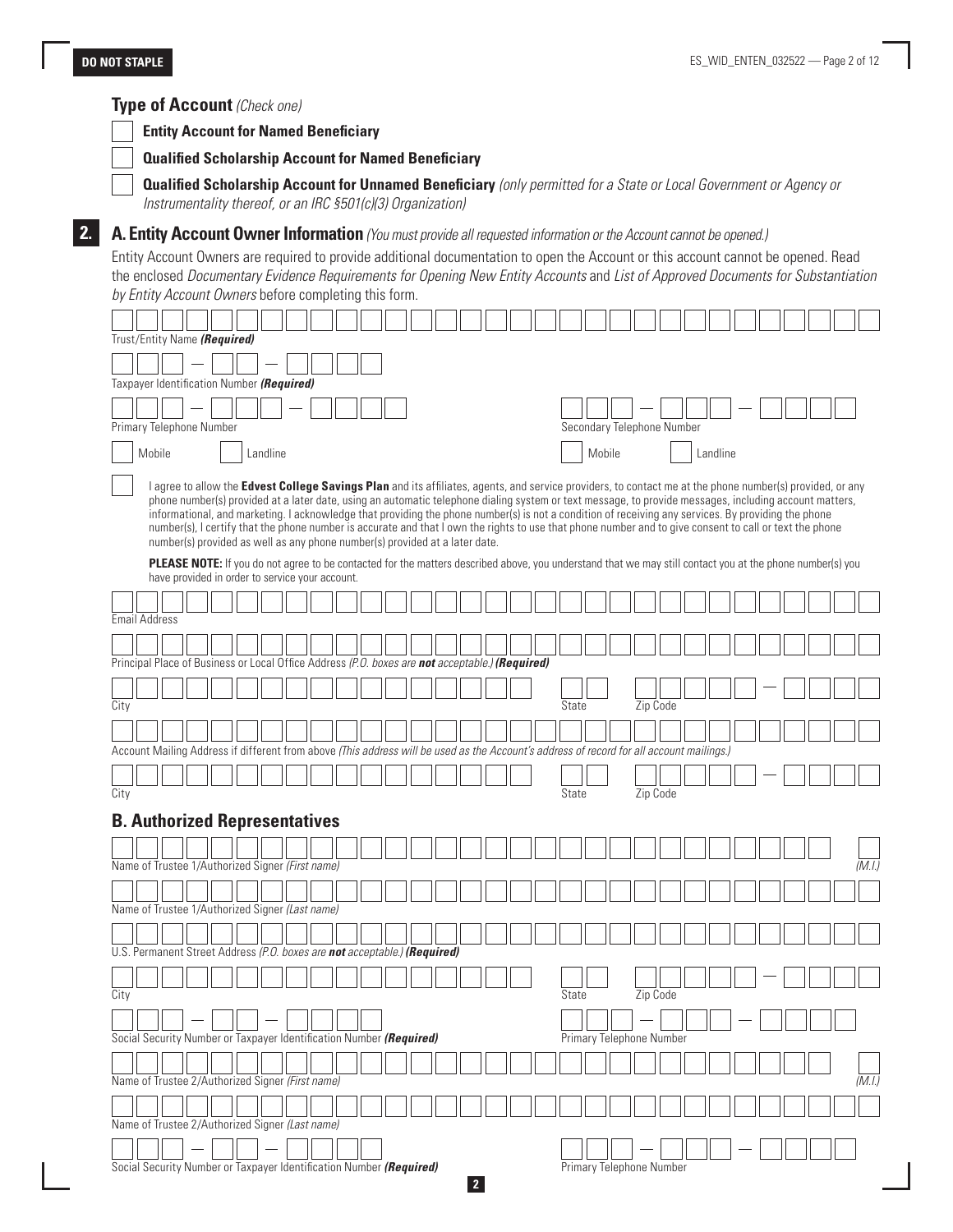### **3. Legal Entity Beneficial Ownership** *(Required for Business Entities and IRC Section 501(c)(3) Organizations)*

#### **Legal Entity Beneficial Ownership Certification**

To help the government fight the funding of terrorism and money laundering activities, Federal law requires all financial institutions to obtain, verify and record information that identifies each person who opens an account. In some cases, federal law also requires the Plan to verify and record information that identifies the natural persons who control and beneficially own a legal entity that opens an account.

This section MUST be completed by the person opening a new account on behalf of a legal entity. For the purpose of this section, a legal entity includes a corporation, a limited liability company, a general partnership, statutory trust, a non-profit and any similar business entity formed in the United States.

When you open an account, we will ask for names, addresses, dates of birth, and other information that will allow the Plan to identify you and other natural persons associated with the account. This information will be verified to ensure the identity of all such natural persons.

For any non-US citizens being named as a beneficial owner in **Section 3A** or as a Control Person in **Section 3B**, you must provide a nonexpired government issued document such as a passport showing a number and photograph.

This section requires you to provide the name, address, date of birth, and Social Security number for the following individuals:

- Each individual, if any, who owns, directly or indirectly, 25% or more of the equity interest of the legal entity customer (e.g. each natural person that owns 25% or more of the shares of a corporation); AND
- An individual with significant responsibility for managing and/or directing the legal entity customer (e.g., a Chief Executive Officer, Chief Financial Officer, Chief Operating Officer, Managing Member, General Partner, Vice President, or Treasurer).

### **A. Beneficial Owner(s)**

 Check this box if there are no Beneficial Owners of this entity of 25% or greater. Non-profit organizations do not have to complete this sub-section. Please skip to **Section 3B**.

If no single individual owns 25% or more of this entity, do not complete the beneficial owner sections below. You must notify the Plan if or when an individual ever owns 25% or more of the entity.

|       | Beneficial Owner (First name)                 |  |  |  |  |  |  |  |  |       |                         |          |  |  |  | (M.I.) |
|-------|-----------------------------------------------|--|--|--|--|--|--|--|--|-------|-------------------------|----------|--|--|--|--------|
|       |                                               |  |  |  |  |  |  |  |  |       |                         |          |  |  |  |        |
|       | Beneficial Owner (Last name)                  |  |  |  |  |  |  |  |  |       |                         |          |  |  |  |        |
|       |                                               |  |  |  |  |  |  |  |  |       |                         |          |  |  |  |        |
| Title |                                               |  |  |  |  |  |  |  |  |       |                         |          |  |  |  |        |
|       |                                               |  |  |  |  |  |  |  |  |       |                         |          |  |  |  |        |
|       | <b>Business or Residential Street Address</b> |  |  |  |  |  |  |  |  |       |                         |          |  |  |  |        |
|       |                                               |  |  |  |  |  |  |  |  |       |                         |          |  |  |  |        |
| City  |                                               |  |  |  |  |  |  |  |  | State |                         | Zip Code |  |  |  |        |
|       |                                               |  |  |  |  |  |  |  |  |       |                         |          |  |  |  |        |
|       | Social Security Number                        |  |  |  |  |  |  |  |  |       | Birth Date (mm-dd-yyyy) |          |  |  |  |        |
|       |                                               |  |  |  |  |  |  |  |  |       |                         |          |  |  |  |        |
|       |                                               |  |  |  |  |  |  |  |  |       |                         |          |  |  |  |        |
|       | Beneficial Owner (First name)                 |  |  |  |  |  |  |  |  |       |                         |          |  |  |  | (M.I.) |
|       |                                               |  |  |  |  |  |  |  |  |       |                         |          |  |  |  |        |
|       | Beneficial Owner (Last name)                  |  |  |  |  |  |  |  |  |       |                         |          |  |  |  |        |
|       |                                               |  |  |  |  |  |  |  |  |       |                         |          |  |  |  |        |
| Title |                                               |  |  |  |  |  |  |  |  |       |                         |          |  |  |  |        |
|       |                                               |  |  |  |  |  |  |  |  |       |                         |          |  |  |  |        |
|       | <b>Business or Residential Street Address</b> |  |  |  |  |  |  |  |  |       |                         |          |  |  |  |        |
|       |                                               |  |  |  |  |  |  |  |  |       |                         |          |  |  |  |        |
| City  |                                               |  |  |  |  |  |  |  |  | State |                         | Zip Code |  |  |  |        |
|       |                                               |  |  |  |  |  |  |  |  |       |                         |          |  |  |  |        |
|       | Social Security Number                        |  |  |  |  |  |  |  |  |       | Birth Date (mm-dd-yyyy) |          |  |  |  |        |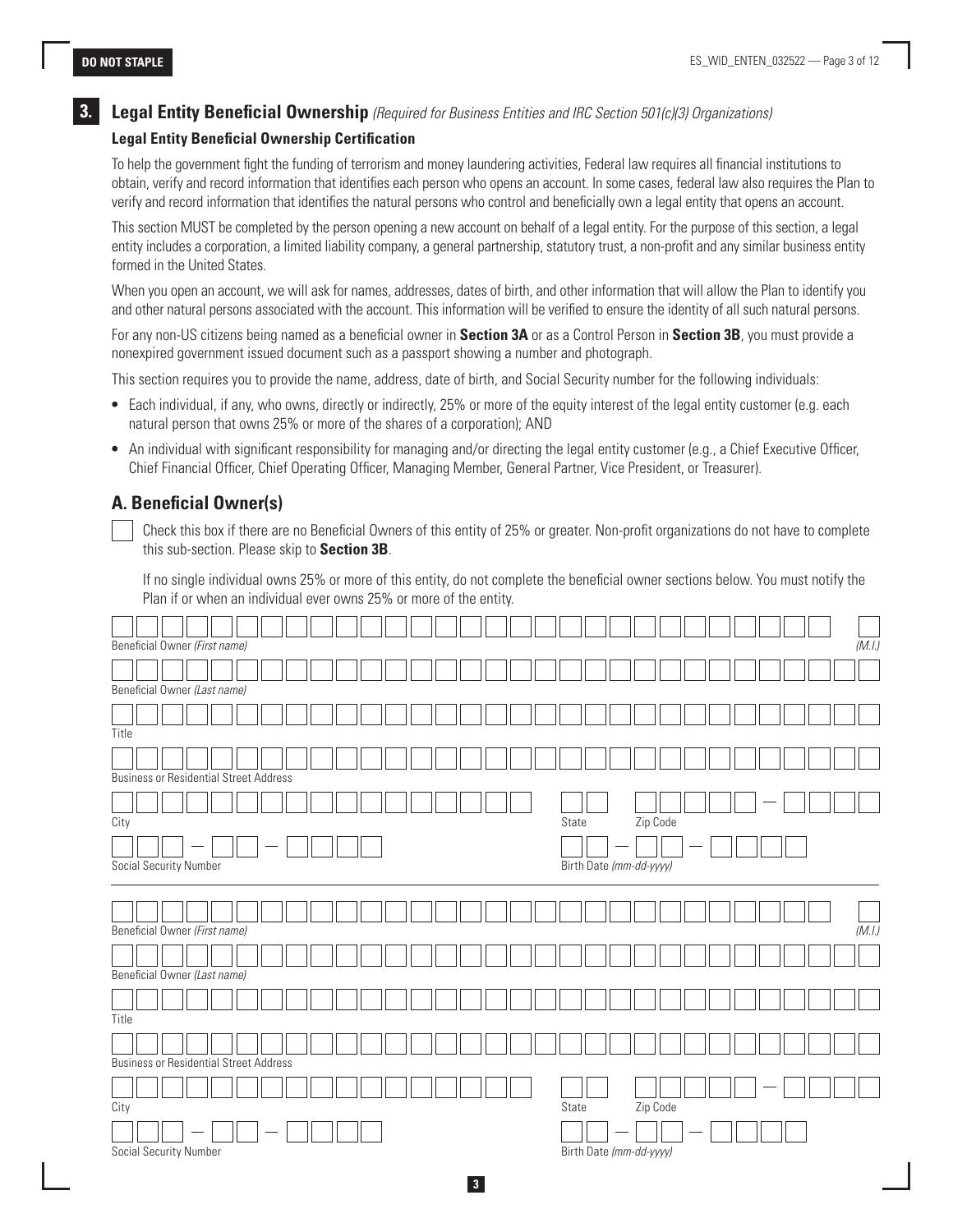| Beneficial Owner (First name)                 |  |  |  |  |  |  |       |                         |          |  |  |  | (M.I.) |
|-----------------------------------------------|--|--|--|--|--|--|-------|-------------------------|----------|--|--|--|--------|
|                                               |  |  |  |  |  |  |       |                         |          |  |  |  |        |
| Beneficial Owner (Last name)                  |  |  |  |  |  |  |       |                         |          |  |  |  |        |
|                                               |  |  |  |  |  |  |       |                         |          |  |  |  |        |
| Title                                         |  |  |  |  |  |  |       |                         |          |  |  |  |        |
|                                               |  |  |  |  |  |  |       |                         |          |  |  |  |        |
| <b>Business or Residential Street Address</b> |  |  |  |  |  |  |       |                         |          |  |  |  |        |
|                                               |  |  |  |  |  |  |       |                         |          |  |  |  |        |
| City                                          |  |  |  |  |  |  | State |                         | Zip Code |  |  |  |        |
|                                               |  |  |  |  |  |  |       |                         |          |  |  |  |        |
| Social Security Number                        |  |  |  |  |  |  |       | Birth Date (mm-dd-yyyy) |          |  |  |  |        |
|                                               |  |  |  |  |  |  |       |                         |          |  |  |  |        |
|                                               |  |  |  |  |  |  |       |                         |          |  |  |  |        |
|                                               |  |  |  |  |  |  |       |                         |          |  |  |  |        |
|                                               |  |  |  |  |  |  |       |                         |          |  |  |  |        |
| Beneficial Owner (First name)                 |  |  |  |  |  |  |       |                         |          |  |  |  | (M.I.) |
|                                               |  |  |  |  |  |  |       |                         |          |  |  |  |        |
| Beneficial Owner (Last name)                  |  |  |  |  |  |  |       |                         |          |  |  |  |        |
|                                               |  |  |  |  |  |  |       |                         |          |  |  |  |        |
| Title                                         |  |  |  |  |  |  |       |                         |          |  |  |  |        |
|                                               |  |  |  |  |  |  |       |                         |          |  |  |  |        |
| <b>Business or Residential Street Address</b> |  |  |  |  |  |  |       |                         |          |  |  |  |        |
|                                               |  |  |  |  |  |  |       |                         |          |  |  |  |        |
|                                               |  |  |  |  |  |  | State |                         |          |  |  |  |        |
| City                                          |  |  |  |  |  |  |       |                         | Zip Code |  |  |  |        |

# **B. Control Person**

Please provide the following information for one individual with significant responsibility for managing the legal entity such as: an executive officer or senior manager (e.g., Chief Executive Officer, Chief Financial Officer, Chief Operating Officer, Managing Member, General Partner, President, Vice President, Treasurer); or any other individual who regularly performs similar functions. If appropriate, an individual listed under **Section 3A** above may also be listed in **Section 3B**.

| Control Person (First name)                   | (M.I.)                  |
|-----------------------------------------------|-------------------------|
| Control Person (Last name)                    |                         |
| Title                                         |                         |
| <b>Business or Residential Street Address</b> |                         |
| City                                          | Zip Code<br>State       |
| Social Security Number                        | Birth Date (mm-dd-yyyy) |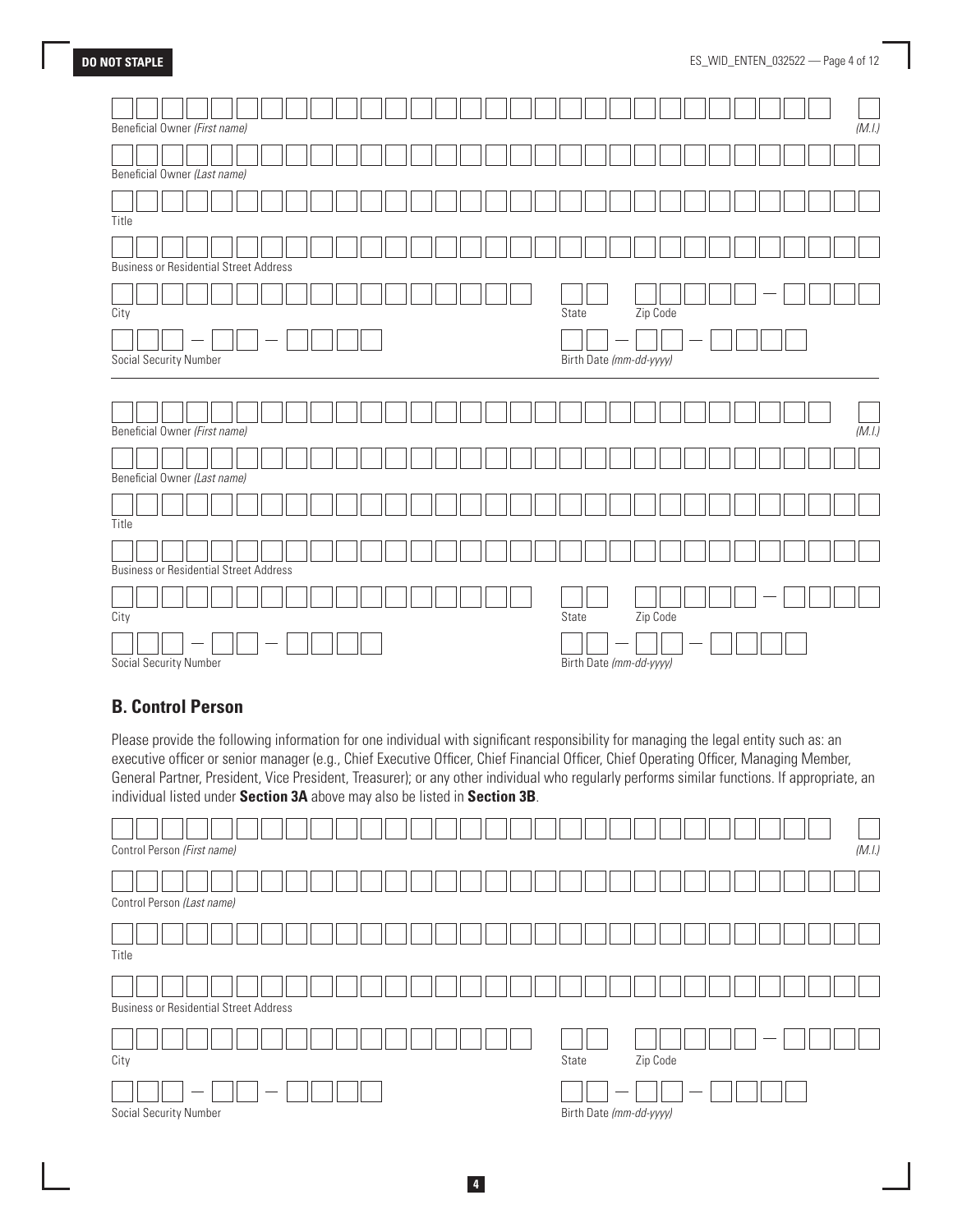# **4. Beneficiary Information** *(The Beneficiary is the person for whom the funds are intended.)*

• This section is not required for a State or Local Government or Agency or Instrumentality thereof, or an IRC §501(c)(3) Organization that selected an unnamed beneficiary, in Section 1.

| (M.I.)<br>Legal Name (First name) (Required)                                                       |
|----------------------------------------------------------------------------------------------------|
| Legal Name (Last name) (Required)                                                                  |
| Social Security or Taxpayer Identification Number (Required)<br>Birth Date (mm-dd-yyyy) (Required) |
| Other<br>Gender<br>Male<br>Female                                                                  |
| Check if Beneficiary's address is the same as Account Owner's, otherwise complete the following:   |
| <b>Mailing Address</b>                                                                             |
| Zip Code<br>City<br>State                                                                          |
| <b>Relationship of Account Owner to Beneficiary</b>                                                |
| Parent<br>Friend<br>Self<br>Guardian<br>Grandparent<br>Other                                       |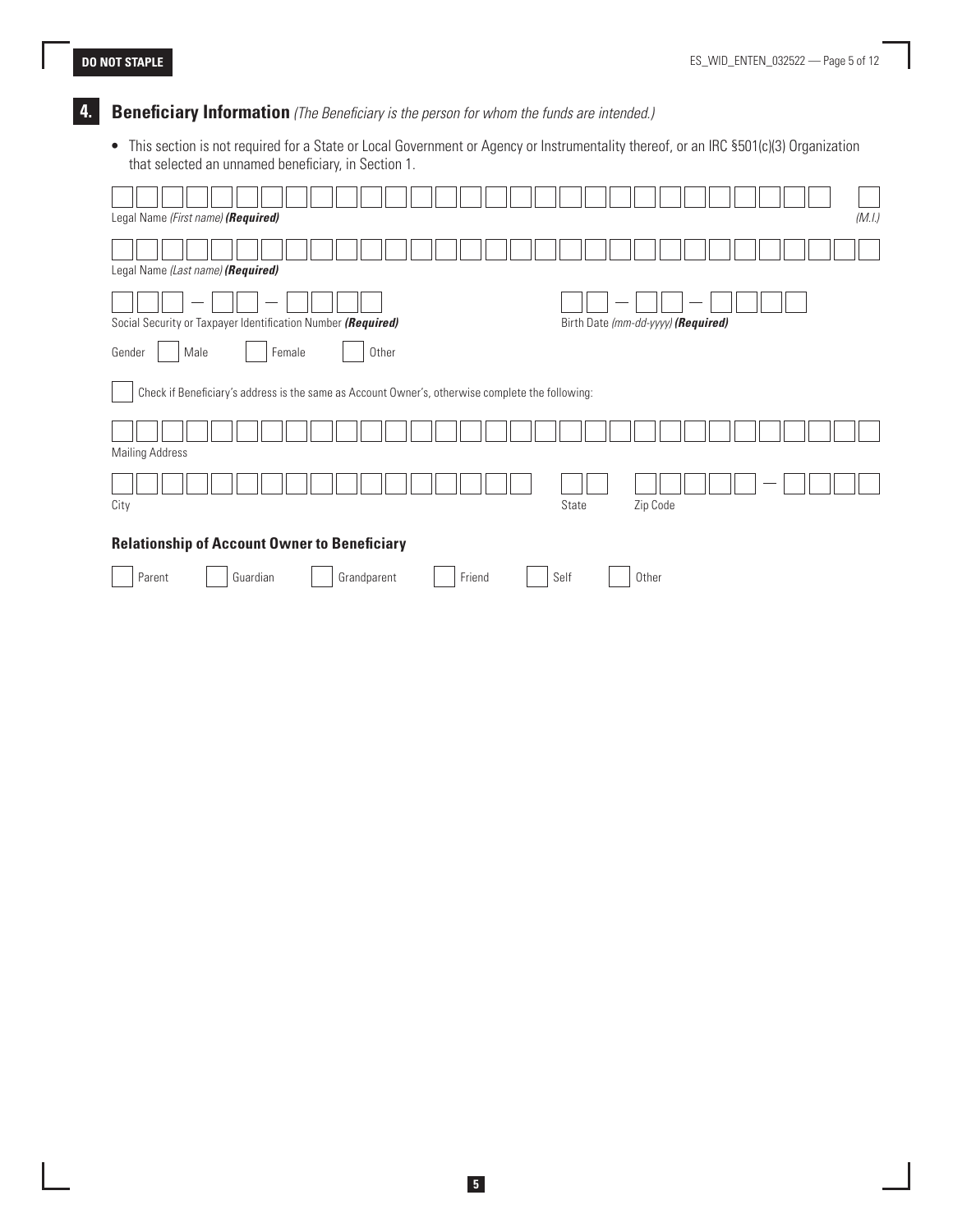# **5. Investment Portfolio Selection** *(Required)*

Complete this section to allocate your initial and future contributions to your selected Investment Portfolio(s).

- Indicate an allocation percentage next to your selected Investment Portfolio(s) below.
- Use a whole percentage next to each Investment Portfolio below. The TOTAL of all allocations must equal **100%**.
- You may invest in as many Investment Portfolios as you wish from the list below.
- You can view or change your Allocation Instructions for future contributions, by telephone or by form at any time.

#### **Enrollment Year Investment Portfolios:**

The asset allocation of money invested in the Enrollment Year Investment Portfolios is automatically adjusted over time to become more conservative as the enrollment year approaches. The assets will remain in your selected Enrollment Portfolio until it merges with the In School Enrollment Portfolio,\* or unless you exchange an Enrollment Portfolio for another Enrollment Portfolio or any other Investment Portfolio.\*\*

#### **Multi-Fund Investment Portfolios:**

The assets will remain in your selected portfolio(s) unless you exchange your selection(s) for a different Investment Portfolio(s).\*\*

#### **Single Fund Investment Portfolios:**

The assets will remain in your selected portfolio(s) unless you exchange your selection(s) for a different Investment Portfolio(s).\*\*

#### **Principal Plus Interest Investment Portfolio:**

The assets will remain in your selected portfolio(s) unless you exchange your selection(s) for a different Investment Portfolio(s).\*\*

2038 / 2039 Enrollment Portfolio **%** 2036 / 2037 Enrollment Portfolio **%** 2034 / 2035 Enrollment Portfolio **%** 2032 / 2033 Enrollment Portfolio **%** 2030 / 2031 Enrollment Portfolio **%** 2028 / 2029 Enrollment Portfolio **%** 2026 / 2027 Enrollment Portfolio **%** 2024 / 2025 Enrollment Portfolio **%** 2022 / 2023 Enrollment Portfolio **%** In School Portfolio **%**



Index-Based Aggressive Portfolio **%** Index-Based Moderate Portfolio **%** Index-Based Conservative Portfolio **%** Active-Based Aggressive Portfolio **%** Active-Based Moderate Portfolio **%** Active-Based Conservative Portfolio **%** Balanced Portfolio **822 1223 1224 1225 1226 1227 1228 1229 122** International Equity Index Portfolio **%**

Large-Cap Stock Index Portfolio **%** Small-Cap Index Portfolio **%** Bond Index Portfolio **%** U.S. Equity Active Portfolio **%** Social Choice Portfolio **%**

Principal Plus Interest Portfolio **%**





\* See the Plan Description for details.

\*\* Subject to the twice per calendar year limit on investment strategy changes for previously contributed amounts.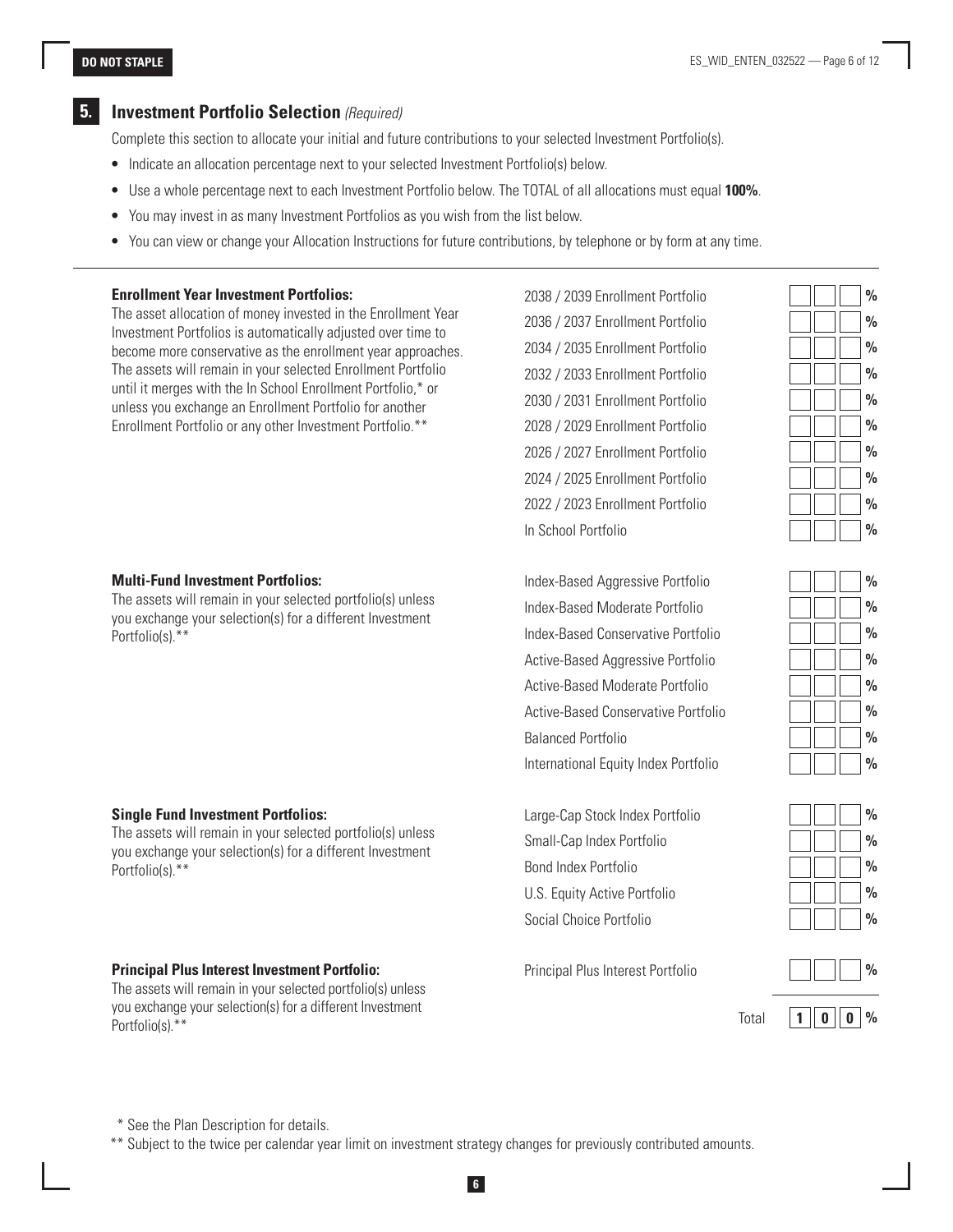**6. Contribution Method** *(Your minimum initial contribution must be at least \$25 per account.)*

- Your initial contribution can come from several sources combined but you must check at least one source. If you combine sources, check the appropriate box for each source and write in the contribution amount for each.
- Contributions by any source will not be available for withdrawal for 8 Business Days.
- Third-party personal checks up to \$10,000 endorsed over to the Plan are accepted.

#### **Source of funds** *(Complete all that apply.)*

A. **Check:** Make check payable to the **Edvest.**

Include your check with this Account Application. Personal checks (excluding starter checks), bank drafts, teller's checks, cashier's checks, checks issued by a financial institution or brokerage firm payable to you and endorsed over to the Plan by you, and thirdparty personal checks up to \$10,000 endorsed over to the Plan are accepted.



B. **Rollover proceeds directly from another 529 plan.** Submit the Plan's **Incoming Rollover Form** along with this application.

To roll over the proceeds you received from the withdrawal from another 529 plan account, submit a check for the amount along with this application. The check must be received within 60 days of the date of the withdrawal from the other qualified tuition program or Coverdell ESA. Please provide the breakdown of contributions and earnings below AND submit a statement from the other 529 plan with this application.



C. **Transfer from an existing Edvest College Savings Plan Account:** Complete this section if you are transferring assets from an existing account. You will also need to complete a **Transfer Form.**



D. **Indirect Rollover:** A check is included from another 529 plan, Coverdell Education Savings Account, or Qualified U.S. Savings Bond that was redeemed within the last 60 days. You must provide an account statement from your former account or IRS form 1099-INT or 1099-Q showing the contribution and earnings portion of the redemption.



E. **Payroll Direct Deposit.** If you want to make contributions to your Edvest College Savings Plan Account directly as a Payroll Direct Deposit, you must contact your employer's payroll office to verify that you can participate. Payroll Direct Deposit contributions will not be made to your Edvest College Savings Plan Account until you have received a **Payroll Direct Deposit Confirmation Form**  from the Edvest College Savings Plan. Once this is received please enter this information on your employer self-service portal (if available) or provide your signature and Social Security or tax payer identification number on this application and submit to your employer's payroll office. The amount you indicate below will be in addition to Payroll Direct Deposits that you may have previously established for other Edvest College Savings Plan Accounts.

Amount of Payroll Direct Deposit each pay period *(enter any dollar amount):* **\$ , . 0 0**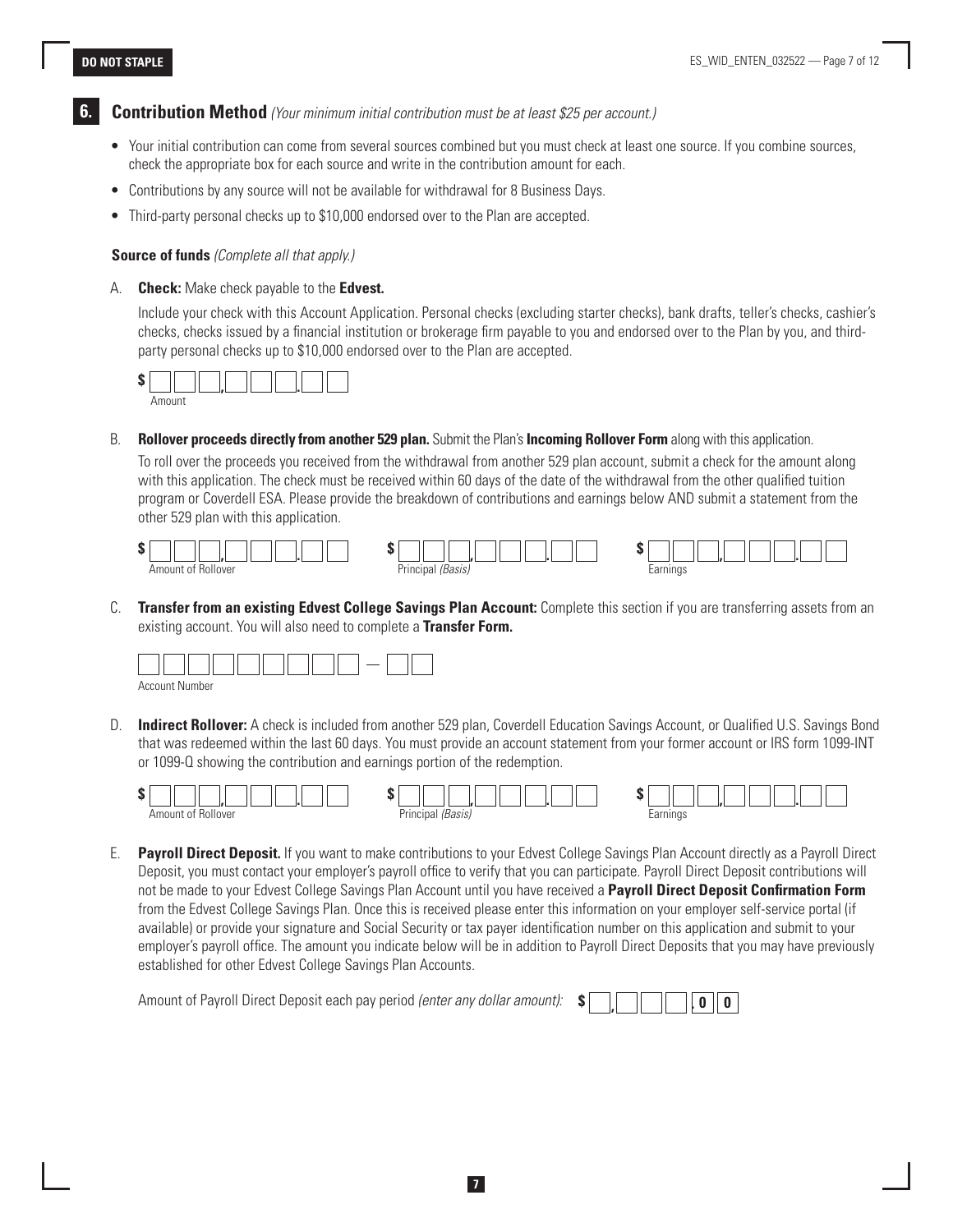F. **Recurring Contribution:** You can have a set amount automatically transferred from your bank, savings and loan, or credit union account monthly or quarterly. Money will be transferred electronically based on the frequency you select into your Edvest College Savings Plan Account. You may change the investment amount and frequency at any time by logging onto your Account at **Edvest.com** or by calling **1.888.338.3789**. To add Recurring Contribution instructions or multiple bank accounts, attach a separate sheet with the information requested in **Sections 6F and 7** for each additional Recurring Contribution instruction or bank account.

**Important:** To set up this option, you must provide bank information in **Section 7**.

 $-$ 

| <b>Amount of Debit:</b>         | \$25                                          | \$50           | \$100                    | \$150 | \$250 | Other                                  | Amount (\$25 minimum) |
|---------------------------------|-----------------------------------------------|----------------|--------------------------|-------|-------|----------------------------------------|-----------------------|
| <b>Frequency</b> (Select one.): |                                               | <b>Monthly</b> |                          |       |       | <b>Quarterly</b> (Every three months.) |                       |
| <b>Start Date:*</b>             | $\overline{\phantom{a}}$<br>Date (mm-dd-yyyy) |                | $\overline{\phantom{a}}$ |       |       |                                        |                       |

\*Edvest College Savings Plan must receive instructions at least 3 Business Days prior to the next scheduled Recurring Contribution; otherwise, debits from your bank account will begin the following month on the day specified. Please review your quarterly statements for details of these transactions. If the date is not specified, this option will begin the month following the receipt of this request, on the 20th day of the month.

 **Annual Increase.** You may increase your Recurring Contribution automatically on an annual basis. Your contribution will be adjusted each year in the month that you specify by the amount indicated.

| Amount of increase: $\ \cdot\ $         0   0 |  |       |                                         |          |
|-----------------------------------------------|--|-------|-----------------------------------------|----------|
| <b>Month**:</b> January   February   March    |  | April | May                                     | June     |
| July                                          |  |       | August   September   October   November | December |

- \*\* The month in which your Recurring Contribution will be increased. The first increase will happen at the first occurrence of the month selected.
- G. **Electronic Fund Transfer (EFT):** Through EFT, you can make contributions online or by phone whenever you want by transferring money from your bank account. We will keep your bank instructions on file for future EFT contributions. To set up an EFT, you must provide bank information in **Section 7**. The Plan may place a limit on the total dollar amount per day you may contribute to an Account by EFT. *(The amount below will be a one-time EFT contribution to open your Account.)*

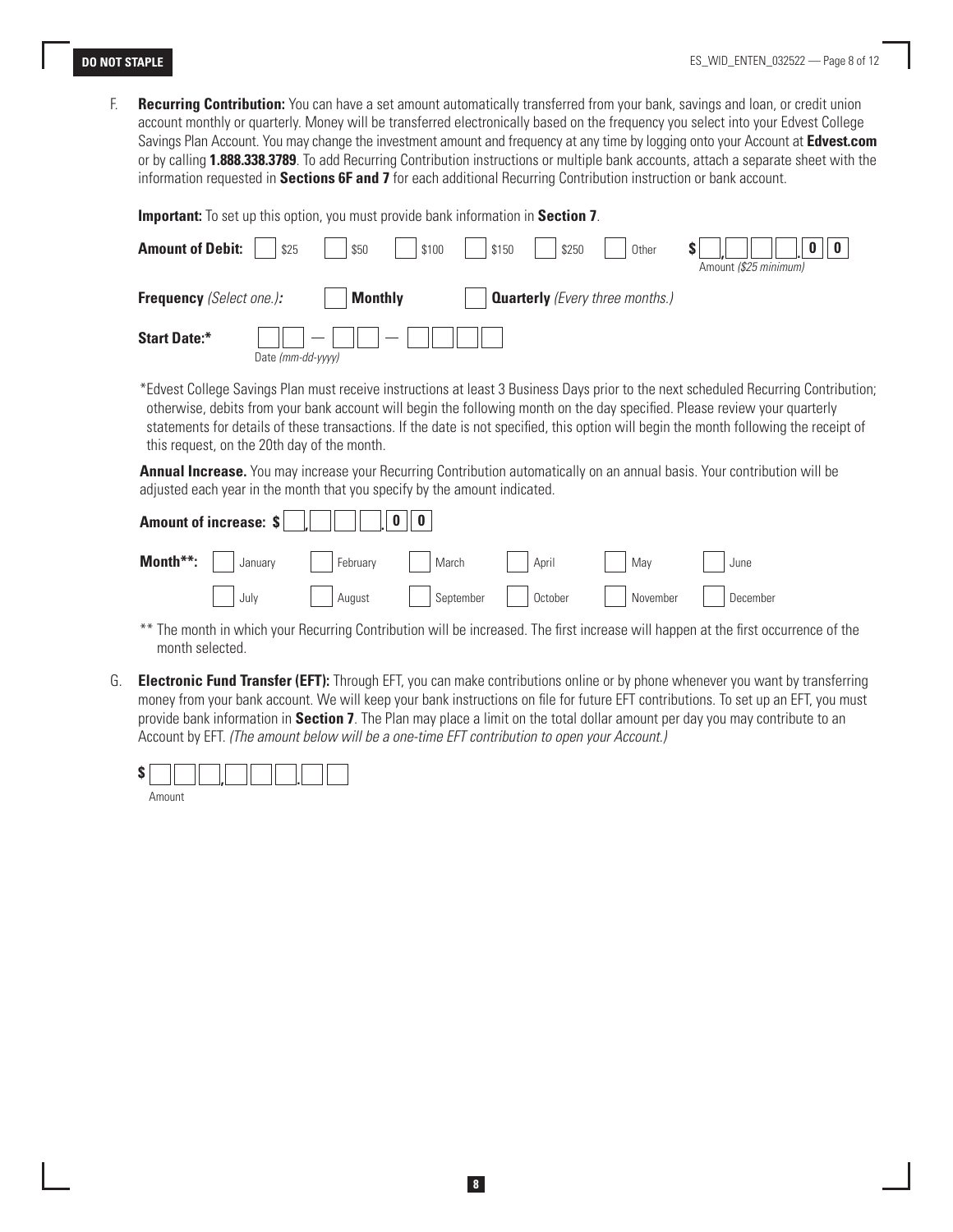# **7. Bank Information** *(Required to establish the Recurring Contribution or EFT service.)*

*Note:* The routing number is usually located in the bottom left corner of your checks. You can also ask your bank for the routing number. **Important:** I acknowledge that my bank or financial institution is located in the U.S. and/or adheres to U.S. banking regulations.

| <b>Bank Name</b>                                                                                                  |                                                     |
|-------------------------------------------------------------------------------------------------------------------|-----------------------------------------------------|
| <b>Bank Account Number</b><br><b>Bank Routing Number</b>                                                          | Account Type<br>(Check One.)<br>Checking<br>Savings |
| If applicable, authorization from a joint bank account owner is required to add bank instructions on the account. |                                                     |
| Bank Account Owner (First name)                                                                                   | (M.I.)                                              |
| Bank Account Owner (Last name)                                                                                    |                                                     |
| SIGNATURE<br>Signature of Bank Account Owner                                                                      | Date (mm-dd-yyyy)                                   |
| Joint Bank Account Owner (First name)                                                                             | (M.I.)                                              |
| Joint Bank Account Owner (Last name)                                                                              |                                                     |
| GNATURE<br>S I<br>Signature of Joint Bank Account Owner                                                           | Date (mm-dd-yyyy)                                   |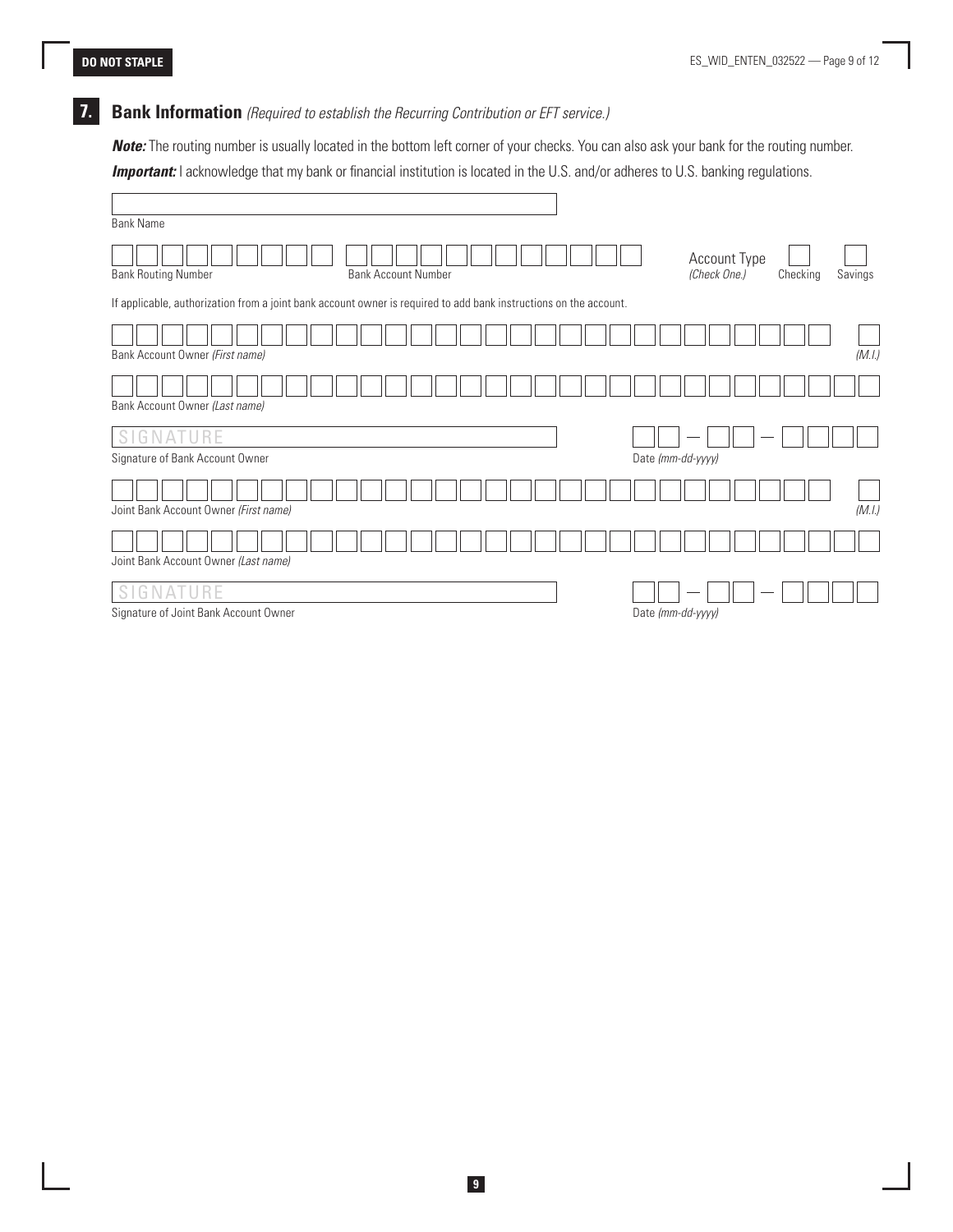# **8. Automatic Dollar-Cost Averaging Program** *(Optional)*

Automatic dollar-cost averaging allows you to reallocate from one Investment Portfolio to one or more other Investment Portfolios within your Account on a pre-scheduled basis.

- To start automatic dollar-cost averaging you must make a minimum \$100 contribution to an initial Investment Portfolio *(Source Portfolio),* and at the time of the contribution, designate automatic periodic allocations to one or more other Investment Portfolios *(Target Portfolio).*
- Your entire initial deposit does not need to be included in the automatic dollar-cost averaging.
- Creating an automatic dollar-cost averaging at the time of enrollment will NOT count towards your twice per calendar year Investment Portfolio change limit. To start automatic dollar-cost averaging at the time of enrollment you must mail a contribution check with this completed form to the Plan.
- If you make any changes to or cancel an established automatic dollar-cost averaging it will count towards your twice per calendar year Investment Portfolio change limit.

| \$<br>$\mathbf 0$<br>$\pmb{0}$<br>(minimum \$100)<br><b>Amount:</b>                                                                                                                                                                                                                                                      |                                                                     |
|--------------------------------------------------------------------------------------------------------------------------------------------------------------------------------------------------------------------------------------------------------------------------------------------------------------------------|---------------------------------------------------------------------|
| Amount                                                                                                                                                                                                                                                                                                                   |                                                                     |
| <b>Monthly</b><br>Frequency (Select one.):                                                                                                                                                                                                                                                                               | <b>Quarterly</b> (Based on established date, not calendar quarter.) |
| <b>Start Date:*</b><br>Date (mm/dd/yyyy)                                                                                                                                                                                                                                                                                 |                                                                     |
| * The Program must receive instructions at least 3 business days prior to the indicated start date. Please review your quarterly<br>statements for details of these transactions. If the date is not specified, this option will begin the month following the receipt of this<br>request, on the 15th day of the month. |                                                                     |
| Stop Type (Select one.):                                                                                                                                                                                                                                                                                                 |                                                                     |
| <b>Stop Date</b><br>Date (mm/dd/yyyy)                                                                                                                                                                                                                                                                                    |                                                                     |
| <b>When total amount of Reallocation equals:</b><br>S.                                                                                                                                                                                                                                                                   | $\pmb{0}$<br>$\pmb{0}$                                              |
| When Complete Balance of the Source Portfolio is depleted.                                                                                                                                                                                                                                                               |                                                                     |
| <b>Source Portfolio:</b>                                                                                                                                                                                                                                                                                                 |                                                                     |
| <b>Target Portfolio:</b>                                                                                                                                                                                                                                                                                                 |                                                                     |
|                                                                                                                                                                                                                                                                                                                          | \$<br>0<br>$\mathbf{0}$                                             |
| Investment Portfolio                                                                                                                                                                                                                                                                                                     | <b>Dollar Amount</b>                                                |
|                                                                                                                                                                                                                                                                                                                          | $\mathbf 0$<br>$\bf{0}$<br>S                                        |
| Investment Portfolio                                                                                                                                                                                                                                                                                                     | <b>Dollar Amount</b>                                                |
|                                                                                                                                                                                                                                                                                                                          | S<br>0<br>0                                                         |
| Investment Portfolio                                                                                                                                                                                                                                                                                                     | <b>Dollar Amount</b>                                                |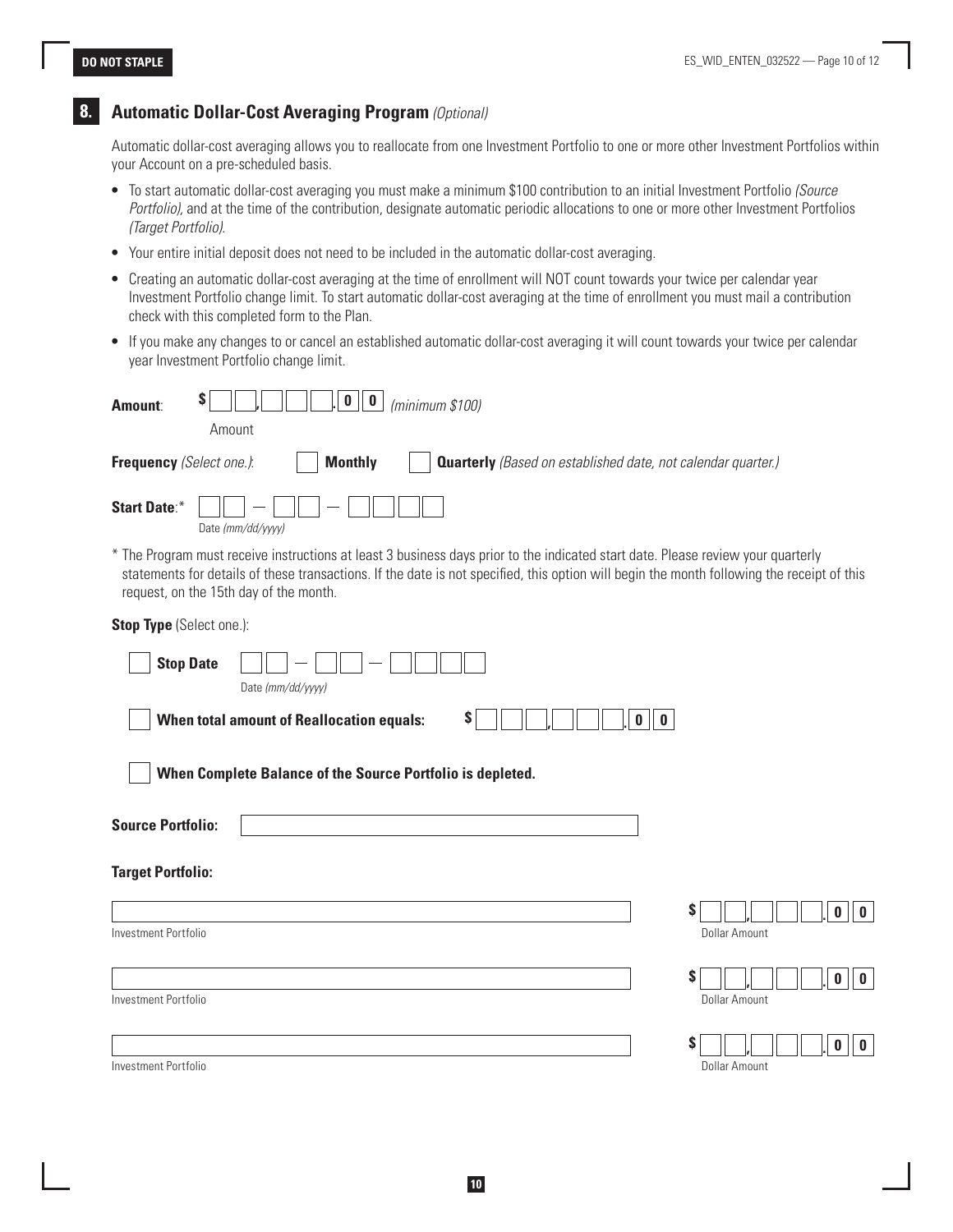#### **9. Signature and Certification** *(An Authorized Representative must sign this section or this Account will not be opened.)*

**By signing below, I am agreeing to terms and conditions set forth below and in the Participation Agreement for Accounts Owned by Individuals (the "Participation Agreement") contained in the Plan Description. I understand and agree that those documents govern all aspects of this Account and are herein incorporated by reference.** 

I hereby establish, as the Account Owner, an Account representing an interest in the Edvest College Savings Plan (the "Plan") for the Beneficiary to be named on this form and enter into this Participation Agreement (this "Agreement") relating to the Account with the Plan.

The State of Wisconsin is the Plan Administrator (the "Administrator"). I understand that the Plan Administrator has retained TIAA-CREF Tuition Financing, Inc. as the Plan Manager (the "Plan Manager") for the Plan and that this Agreement is subject to and incorporates by reference the information concerning the Plan, and the terms applicable to my Account, contained in the Plan Description and its Appendix (the "Plan Description"), as modified from time to time. Each capitalized term used, but not defined in this Agreement, has the meaning of the term provided in the Plan Description.

I certify all of the information provided by me on this **Account Application for an Entity Account** is, and all information provided by me in the future will be, true, complete and correct and I authorize the Plan to open this Account based upon this information.

- I understand that at any time the value of any Account(s) to which I make contributions may be more or less than the amounts I contributed to such Account(s).
- I understand that the Plan may, from time to time, amend the Plan Description and Participation Agreement and I understand and agree that I will be subject to the terms of those amendments.
- I have received, read and understand the Plan Description and Participation Agreement.
- I understand that if I did not provide an **Incoming Rollover Form** along with my rollover from another 529 Plan or Coverdell Educations Savings Account, the entire rollover amount will be treated as earnings and will be reported as earnings upon withdrawal, unless the Plan receives a statement, including breakdown of the earnings and contributions, from my original account. Rollovers between 529 plans for the same Beneficiary are permitted only once every 12 months, by law.
- If I have enclosed a check for an indirect rollover, I also certify that this amount was withdrawn from another qualified tuition program or from a Coverdell Education Savings Account within the last 60 days to qualify for rollover treatment and that I have not previously made a rollover for the same Beneficiary within the last 12 months. The entire rollover amount will be treated as earnings, and will be reported as earnings upon withdrawal, unless the Plan receives a statement, including breakdown of the earnings and contributions, from my original account.
- If I have provided banking information in **Section 7**, I authorize the *Edvest College Savings Plan* to debit my bank account and to deposit such funds into my Plan Account. I authorize the financial institution holding the bank account to debit without responsibility for the accuracy of the transaction. I further agree that neither the Plan nor its agents will be liable for any loss, liability, cost or expense for acting upon these instructions, except to the extent required by applicable law.
- You should be aware that by providing banking information, you also authorize the Plan to automatically provide certain capabilities in connection with your Account(s). This includes the ability to authorize withdrawals from your Accounts via telephone or through **Edvest.com** provided your banking information has been on file for a minimum of 30 days. Do not provide your banking information if you do not wish to activate these capabilities. If you wish to remove these capabilities from your account(s), you must delete your banking information.

Signature of Authorized Representative of Entity

| Date (mm-dd-yyyy) |  |  |
|-------------------|--|--|

**I will retain a copy of this** *Account Application for an Entity Account***, the** *Plan Description* **and the** *Participation Agreement* **(contained in the** *Plan Description***) with my records.** 



TIAA-CREF Tuition Financing, Inc., Plan Manager. TIAA-CREF Individual & Institutional Services, LLC, Member FINRA, distributor and underwriter for the Edvest College Savings Plan.